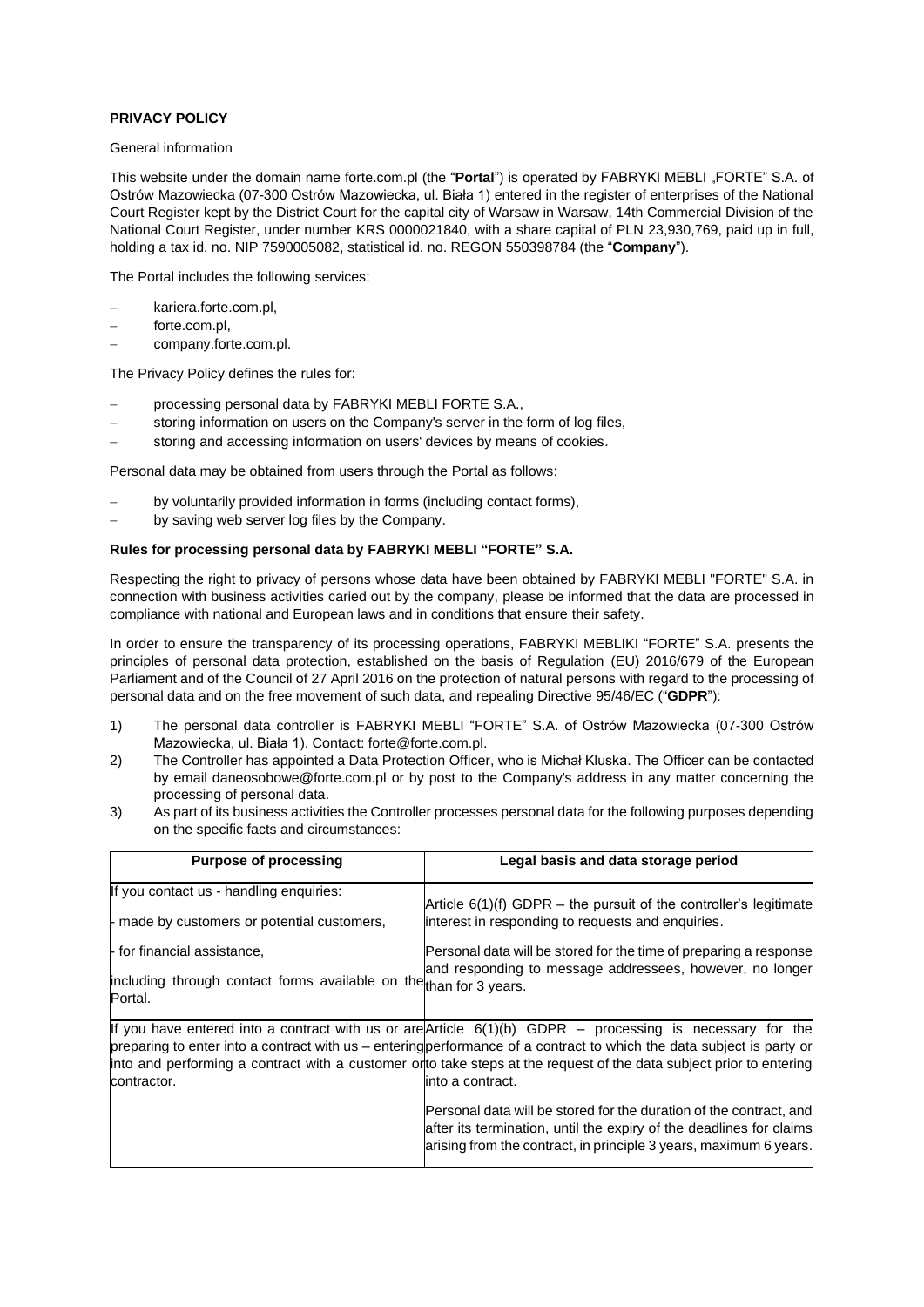| or supplier and your data have been made interest in handling the contract. | If you are an employee, associate of our contractor Article $6(1)(f)$ GDPR – the pursuit of the controller's legitimate                                                                                                                                                                                                                                                                                                                                                                                                                                                                                                                                                                                                                    |
|-----------------------------------------------------------------------------|--------------------------------------------------------------------------------------------------------------------------------------------------------------------------------------------------------------------------------------------------------------------------------------------------------------------------------------------------------------------------------------------------------------------------------------------------------------------------------------------------------------------------------------------------------------------------------------------------------------------------------------------------------------------------------------------------------------------------------------------|
| available to us in connection with the performance<br>of the contract.      | Data are then acquired from your employer.                                                                                                                                                                                                                                                                                                                                                                                                                                                                                                                                                                                                                                                                                                 |
|                                                                             | Personal data will be stored for the duration of the contract, and<br>after its termination, until the expiry of the deadlines for claims<br>arising from the contract, in principle 3 years, maximum 6 years.                                                                                                                                                                                                                                                                                                                                                                                                                                                                                                                             |
| caused by the product.                                                      | If you want to make a complaint or report a damage Article $6(1)(b)$ GDPR $-$ processing is necessary for the<br>performance of a contract to which the data subject is party or<br>to take steps at the request of the data subject prior to entering<br>into a contract.                                                                                                                                                                                                                                                                                                                                                                                                                                                                 |
|                                                                             | Personal data will be stored for 1 year after the expiry of the<br>warranty period or settlement of the complaint.                                                                                                                                                                                                                                                                                                                                                                                                                                                                                                                                                                                                                         |
| our recruitment advertisement.                                              | If you are a job applicant and you are responding to Article $6(1)(c)$ GDPR – compliance with a legal obligation to<br>which the employer as personal data controller is subject.                                                                                                                                                                                                                                                                                                                                                                                                                                                                                                                                                          |
|                                                                             | Article $6(1)(a)$ GDPR – your consent to the processing of<br>personal data beyond the scope described in the Labour Code.                                                                                                                                                                                                                                                                                                                                                                                                                                                                                                                                                                                                                 |
|                                                                             | Personal data will be stored for 3 months from the end of the<br>recruitment process understood as signing a contract with one<br>of the candidates, unless you have consented to the processing<br>of your data for future recruitment purposes - then the period<br>will be 1 year from the end of the year in which the application<br>documents were submitted.                                                                                                                                                                                                                                                                                                                                                                        |
|                                                                             | More on this subject can be found in each job advertisement.                                                                                                                                                                                                                                                                                                                                                                                                                                                                                                                                                                                                                                                                               |
| internship with us.                                                         | If you are a student and you are applying for an Article $6(1)(b)$ GDPR – processing is necessary for the<br>performance of a contract to which the data subject is party or<br>to take steps at the request of the data subject prior to entering<br>into a contract.                                                                                                                                                                                                                                                                                                                                                                                                                                                                     |
|                                                                             | Personal data will be stored for the duration of the contract, and<br>after its termination, until the expiry of the deadlines for claims<br>arising from the contract, in principle 3 years, maximum 6 years.                                                                                                                                                                                                                                                                                                                                                                                                                                                                                                                             |
| If you are our employee or associate.                                       | Article $6(1)(c)$ GDPR – compliance with a legal obligation to<br>which the employer as personal data controller is subject.                                                                                                                                                                                                                                                                                                                                                                                                                                                                                                                                                                                                               |
|                                                                             | Article $6(1)(a)$ GDPR – your consent to the processing of<br>personal data beyond the scope described in the Labour Code.                                                                                                                                                                                                                                                                                                                                                                                                                                                                                                                                                                                                                 |
|                                                                             | Article $6(1)(b)$ GDPR – processing is necessary for the<br>performance of a contract to which the data subject is party or<br>to take steps at the request of the data subject prior to entering<br>into a contract.                                                                                                                                                                                                                                                                                                                                                                                                                                                                                                                      |
|                                                                             | In accordance with applicable laws requiring the archiving of<br>employment documents, i.e. personnel files for 50 years, in<br>some cases for 10 years. A 10-year storage period for<br>employment related documents and employee personnel files<br>will apply to all employees hired after 1 January 2019. For<br>employees hired after 31 December 1998 and before 1 January<br>2019, employment related documents and employee personnel<br>files will be kept for 50 years from the date of termination or<br>expiry of the employment relationship, unless the employer<br>declares its intention to provide information reports for all<br>employees and contractors hired during that period and actually<br>submits the reports. |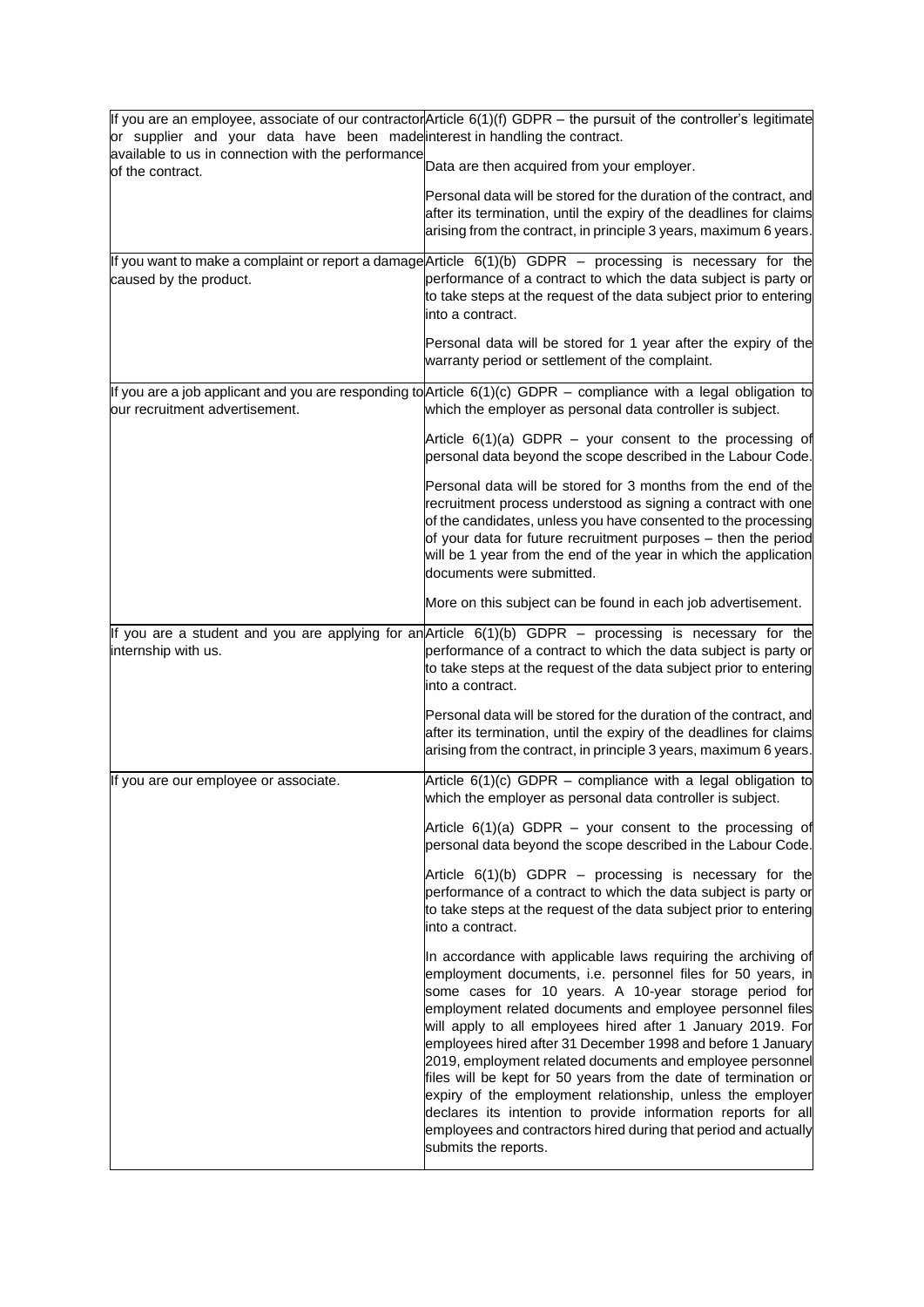|                                                                                               | The civil law contracts will be stored until the expiry of limitation<br>periods for claims arising from them.                                                                                                                                                                                                         |
|-----------------------------------------------------------------------------------------------|------------------------------------------------------------------------------------------------------------------------------------------------------------------------------------------------------------------------------------------------------------------------------------------------------------------------|
|                                                                                               | The Controller uses the image only on the basis of the consent<br>of employee/associate.                                                                                                                                                                                                                               |
| by posting a message or leaving a comment.                                                    | If you visit our social media and interact with us, e.g. Article $6(1)(f)$ GDPR – the pursuit of the controller's legitimate<br>interest in communicating with users of social networks.                                                                                                                               |
|                                                                                               | Personal data will be stored for the time you follow our social<br>networks and, if you ask a question, for the time it is answered<br>and then until the claims are time-barred.                                                                                                                                      |
| If we are in dispute or enforcing a claim.                                                    | Article $6(1)(f)$ GDPR – the pursuit of the controller's legitimate<br>interest in pursuing or defending against claims.                                                                                                                                                                                               |
|                                                                                               | Personal data will be stored for the duration of proceedings<br>regarding the pursued claims, i.e. until they are finally<br>concluded, and in the case of enforcement proceedings, until<br>the pursued claims are finally satisfied.                                                                                 |
| controller for the purpose of increasing the safety of the controller's premises.             | If you enter our premises, i.e. access control, Article 6(1)(f) GDPR - the pursuit of the controller's legitimate<br>including monitoring on the premises of the data interest in carrying out access control for persons staying on                                                                                   |
| persons staying on the premises, protecting<br>property and keeping information confidential. | Personal data will be stored until an objection is raised, no<br>longer than one year.                                                                                                                                                                                                                                 |
|                                                                                               | Video recordings are processed only for the purpose for which<br>they are collected and stored for a period not exceeding 3<br>months from the date of recording, unless the recording<br>constitutes evidence in proceedings, then until the<br>proceedings are finally concluded or until an objection is<br>raised. |
| If you have subscribed to our newsletter /<br>conduct marketing activities towards you.       | we Article $6(1)(f)$ GDPR – the pursuit of the controller's legitimate<br>interest in conducting marketing activities - including sending a<br>newsletter.                                                                                                                                                             |
|                                                                                               | Personal data will be stored until an objection is raised.                                                                                                                                                                                                                                                             |
| activities or events that we organise.                                                        | If you participate in competitions, promotional Article $6(1)(f)$ GDPR – the pursuit of the controller's legitimate<br>interest in running competitions, promotional activities or<br>organising events.                                                                                                               |
|                                                                                               | Article 6(1)(c) GDPR for competitions and promotional activities<br>that are liable to tax.                                                                                                                                                                                                                            |
|                                                                                               | Personal data will be stored until an objection is raised. In terms<br>of compliance with legal obligations - 6 years.                                                                                                                                                                                                 |
| If you use the b2b.forte.com.pl website.                                                      | Article $6(1)(b)$ GDPR - processing is necessary for the<br>performance of a contract to which the data subject is party or<br>to take steps at the request of the data subject prior to entering<br>linto a contract.                                                                                                 |
|                                                                                               | Personal data will be stored for the duration of the contract, and<br>after its termination, until the expiry of the deadlines for claims<br>arising from the contract, in principle 3 years, maximum 6 years.                                                                                                         |

4) The recipients of your personal data, i.e. entities to which FABRYKI MEBLI "FORTE" S.A. may transfer your personal data, may include:

− state authorities or other entities authorised to access data within the scope and purpose specified in special laws,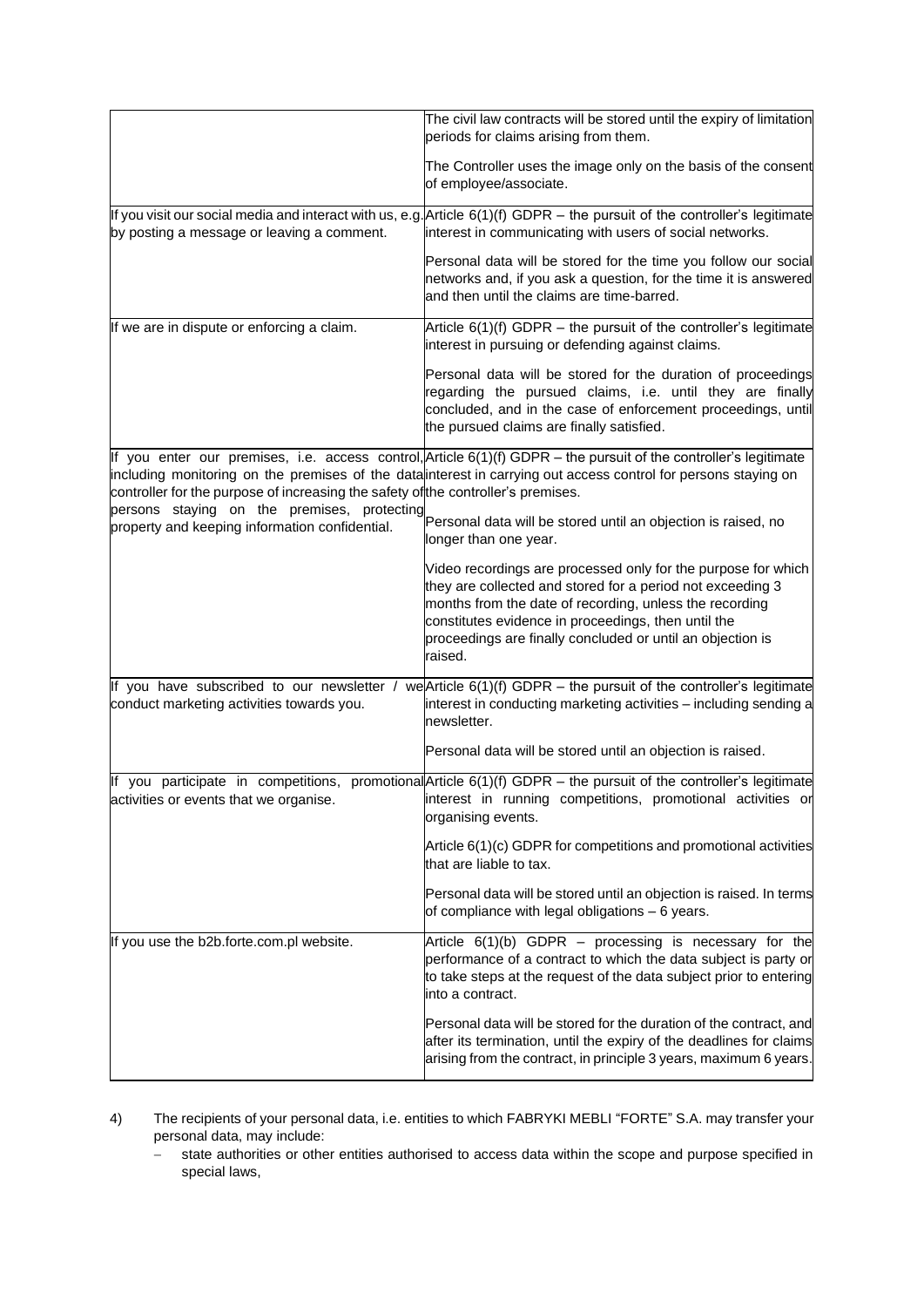- the Polish Post Office and courier companies,
- banks if settlements are necessary,
- entities providing the Controller with services supporting its functioning within the scope of the provided services, such as IT service providers, auditing entities, entities providing accounting services, entities providing services supporting the recruitment process, entities providing marketing services – such entities process data on the basis of a data processing agreement and only in accordance with the Controller's instructions
- entities belonging to the Forte group.
- 5) Each person whose data are processed in situations provided for by law has the following rights:
	- the right of access to their data and to obtain a copy of their data,
	- the right to rectify (correct) their data,
	- the right to delete personal data,
	- − the right to restrict data processing,
	- − the right to data portability,
	- − **the right to object to processing**,
	- the right to withdraw consent to the processing of data, without affecting the lawfulness of processing based on consent before its withdrawal.
- 6) Each person whose data are processed in situations provided for by law has the right to file a complaint with the President of the Office for Personal Data Protection. For more information about filing a complaint go to: [https://uodo.gov.pl/pl/p/skargi.](https://uodo.gov.pl/pl/p/skargi)
- 7) The Controller does not transfer personal data outside the European Economic Area.
- 8) Providing personal data is generally voluntary, however, it is necessary in order to, among other things: obtain a response to the enquiry sent to the Controller, enter into and perform a contract with the Controller, receive materials regarding the Controller's products. The obligation to process data by the Controller is a statutory requirement for recruitment processes.

## **Server logs**

Information about certain activities on the Portal is stored on the Company's server in the form of log files. Data collected in this way are used only to administer the Portal.

Data collected in the manner described in this section do not allow for identification of specific persons.

Viewed content is identified by URL addresses. It is also allowed to save information about the user's browser, IP address and date and time of entry.

#### **Cookies**

We respect your privacy.

This Portal uses cookies. Details about the cookies we use and the rules for their use can be found below.

Forte attaches great importance to security and data protection issues. Our Portal uses technology that allows us to securely collect information in order to improve our products and performance of our websites. Among other things, the cookies we collect allow us to remember your actions and preferences so that you do not have to reenter them when you visit our sites. We use cookies for a variety of purposes, so we encourage you to read the following information on how we use cookies.

1) What are cookies? How to manage them?

Cookies are IT data (small text files) saved and stored by a web browser on your device. Cookies have many different functions, such as remembering your preferences, improving your experience of the website and helping us offer you the best products.

We use two types of cookies:

session cookies – temporary files that are stored on your device until you close the website;

permanent cookies – files which remain on your device after you close your web browser for the periods specified below.

When accessing our Portal, only necessary cookies are automatically installed.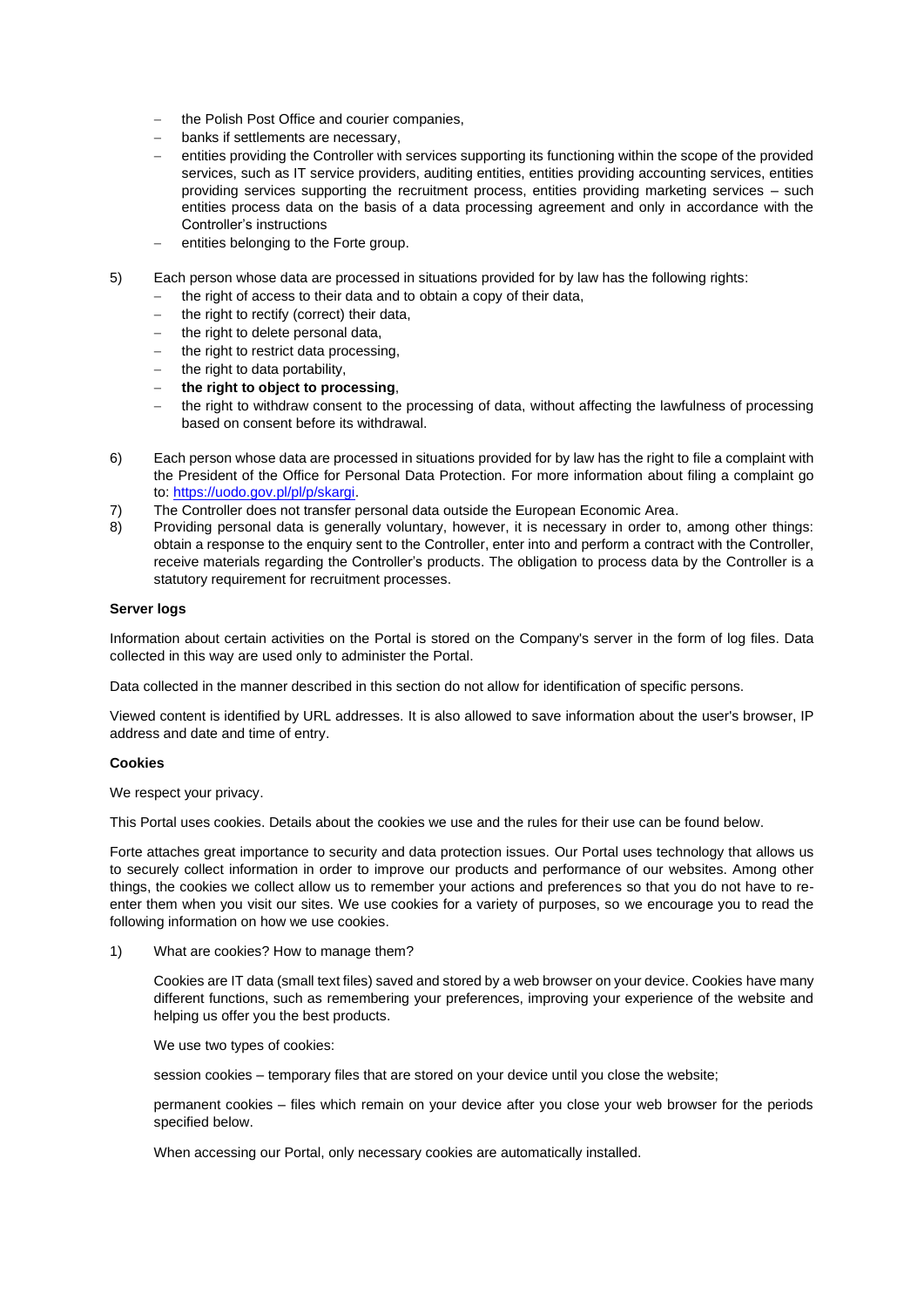We need your voluntary prior consent to install analytical or marketing files. You can change your cookie preferences at any time by changing the settings of your web browser or via a special panel.

Cookie preference settings:

Mozilla Firefox: <http://support.mozilla.org/pl/kb/blokowanie-ciasteczek>

Google Chrome: <http://support.google.com/chrome/bin/answer.py?hl=pl&answer=95647>

Internet Explorer: <http://windows.microsoft.com/pl-pl/windows-vista/block-or-allow-cookies>

Opera: <http://help.opera.com/Linux/9.22/pl/cookies.html>

Safari: <http://support.apple.com/kb/ph5042>

You can also change your cookie preferences on our website by clicking on the "Cookie Settings" tab.

2) What types of cookies do we use?

The cookies we use are safe for your device. No viruses or other unwanted software or malware may enter your device while using these files.

#### **Necessary**

Necessary cookies help make a website usable by enabling basic functions like page navigation or access to secure areas of the website. The website cannot function properly without these cookies.

| Name:<br>https://www.forte.com<br>.pl/ | Provider | <b>Purpose</b>                                                               | <b>Expiry</b> | Type               |
|----------------------------------------|----------|------------------------------------------------------------------------------|---------------|--------------------|
| APP SESSION IDENT<br><b>IFICATOR</b>   | Forte    | Preserves user session state                                                 | Session       | <b>HTTP Cookie</b> |
| cookie-info                            | Forte    | Stores the user's cookie consent                                             | vear          | <b>HTTP Cookie</b> |
| last sort list                         | Forte    | Stores information about the last sort Session<br>value for the product list |               | <b>HTTP Cookie</b> |

| Name:<br>https://company.forte.<br>com.pl/ | <b>Provider</b> | <b>Purpose</b>                                                                              | <b>Expiry</b>                                    | Type               |
|--------------------------------------------|-----------------|---------------------------------------------------------------------------------------------|--------------------------------------------------|--------------------|
| <b>PHPSESSID</b>                           | Forte           | Preserves user session state                                                                | At the end of the HTTP Cookie<br>browser session |                    |
| cookie_notice_accepted   Forte             |                 | The cookie checks if the user has<br>viewed/accepted the cookies (footer<br>cookie banner). |                                                  | <b>HTTP Cookie</b> |

#### **Preferences**

Preference cookies enable a website to remember information that changes the way the website behaves or looks, like your preferred language or the region that you are in.

| Name:<br>https://company.forte.<br>com.pl/ | <b>Provider</b> | <b>Purpose</b>                                                          | <b>Expiry</b> | Type |
|--------------------------------------------|-----------------|-------------------------------------------------------------------------|---------------|------|
| pll_language                               | Forte           | selected<br>Remembers<br>the<br>user's<br>language version of a website |               |      |
| mailpoet_subscriber                        | Mailpoet        | To provide the subscription service                                     |               |      |
| mailpoet_page_view                         | Mailpoet        | To provide the subscription service                                     |               |      |